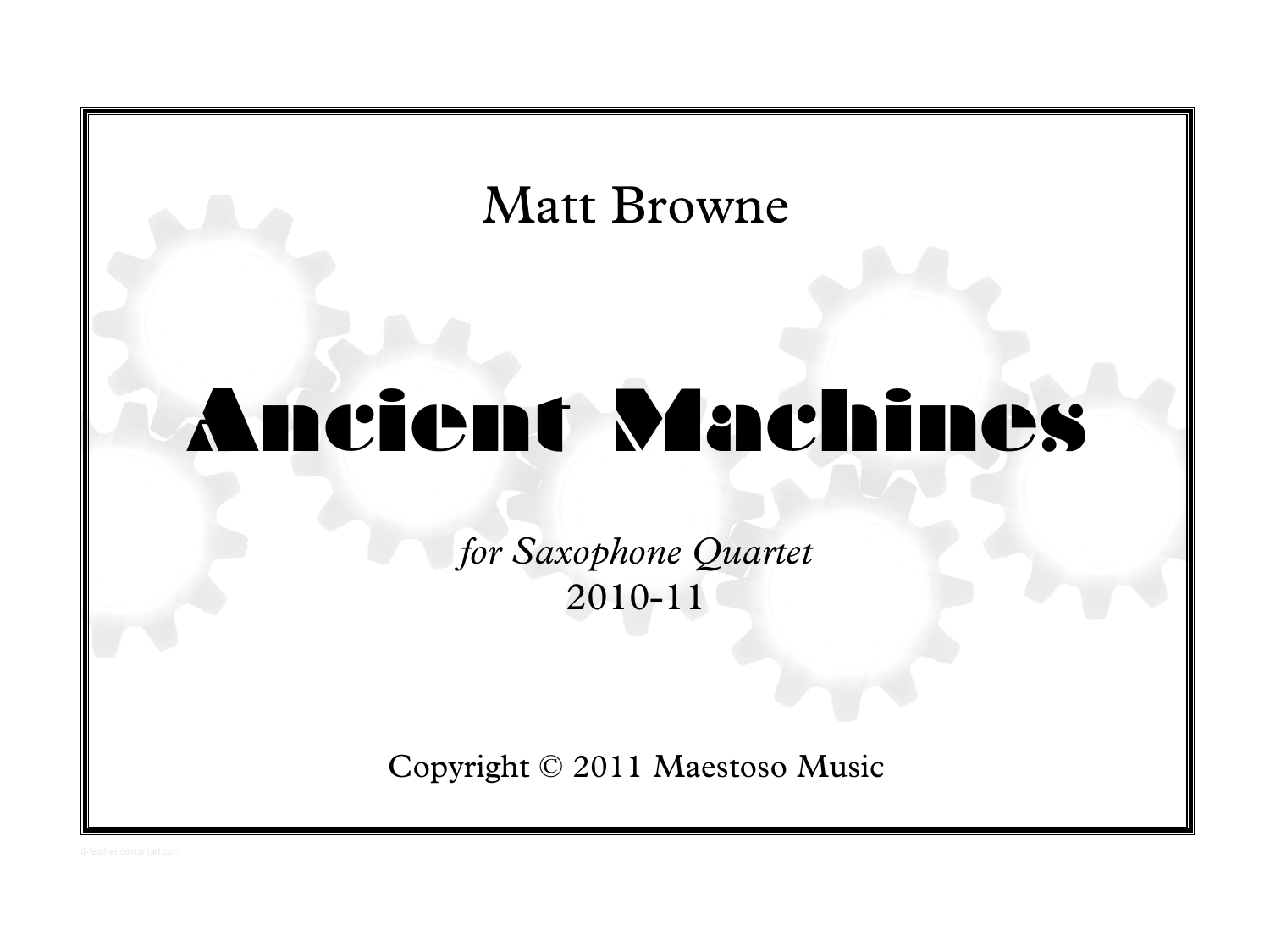# **Program Note**

The original concept for this piece was to have a suite of five or six short movements for saxophone quartet, where each one depicted a different ancient invention from around the world. During my research, however, the philosophy behind the act of invention became more important in my mind than the actual inventions themselves. The more I studied, the more I began to notice a pattern behind the motivation to invent these devices. In addition to basic survival, there seems to exist two distinct motives to *create* something. The first is to enact control over the masses, and protect humanity's already-attained knowledge. Inventions of this kind tend to include war machines and grizzly torture devices, such as the *Brazen Bull* (the subject of the first movement). The second is to better understand the unknown aspects of our universe, and to attain as much knowledge as possible. These inventions, such as the compass and cosmic clocks (the subject of the second movement), tended to lean toward our observational and exploratory impulses. While both these types of inventions required more or less the same prowess in engineering and mechanical skills, there still exists an interesting ethical duality between the inventions themselves, in addition to their creators. This duality is explored in the following two movements:

#### **I. Perillos and Phalaris**

The title refers to, respectively, the inventor and commissioner of a torture and execution device used in ancient Sicily (c. 560 BC) called *The Brazen Bull*. The device was a hollow piece of metal shaped like a bull in which the convict was locked inside and a fire was lit under it. The criminal was left there to roast to death. In addition, the bull was built with an intricate system of pipes whose purpose was two-fold. First, they were used to dispel the smoke from the fire into what Phalaris called "spicy clouds of incense". They were also designed to transform the sound of the victim's screams into what sounded like the cry of a bull. Perillos assured Phalaris that "(his screams) will come to you through the pipes as the tenderest, most pathetic, most melodious of bellowings".

The explosive energy of the piece, unrelenting till the end, is meant to represent not only the dance of the roaring fire, but also the sadistic giddiness in the minds of the title figures with respect to the device.

#### **II. Su Song's Cosmic Engine**

Su Song, a Chinese polymath, created his *Cosmic Engine* in 1092 in order to calculate the position of various celestial bodies at any given date with near-flawless accuracy. The engine itself was a massive mechanical contrivance, standing 10 meters high and containing hundreds of precisely sized gears, run by a rotating water wheel.

The piece begins simply, with the first few short notes expanding into a more complex cross-rhythm marked by slap tonguing and multiphonics. This gives way to a largely robotic sounding tune, meant to represent the mechanical nature of the source material. After this plays out, a contrasting tranquil middle section is played, meant to represent the mystery and awe of the cosmos, the entity that this machine was built to understand. The mechanical section returns shortly after, chugging along until a burst of energy reminiscent of the first movement explodes on to the scene, marked by a triumphant return of the tranquil melody, played now with confidence as it, paired with an energetic version of the mechanical theme, draws the piece to a close.

Duration: c. 7 minutes

## **www.mattbrownecomposer.com**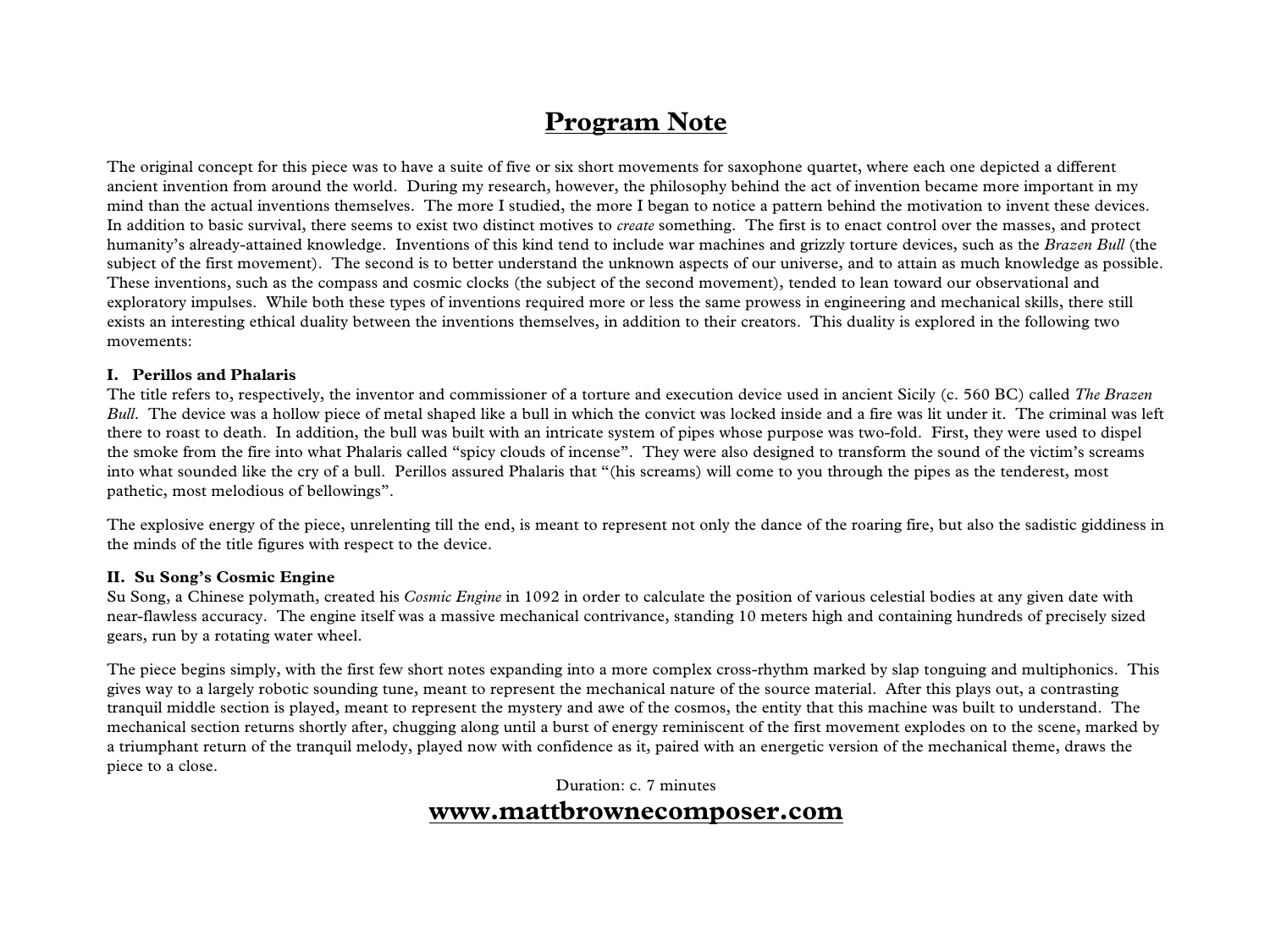

### I. Perillos and Phalaris

Matt Browne

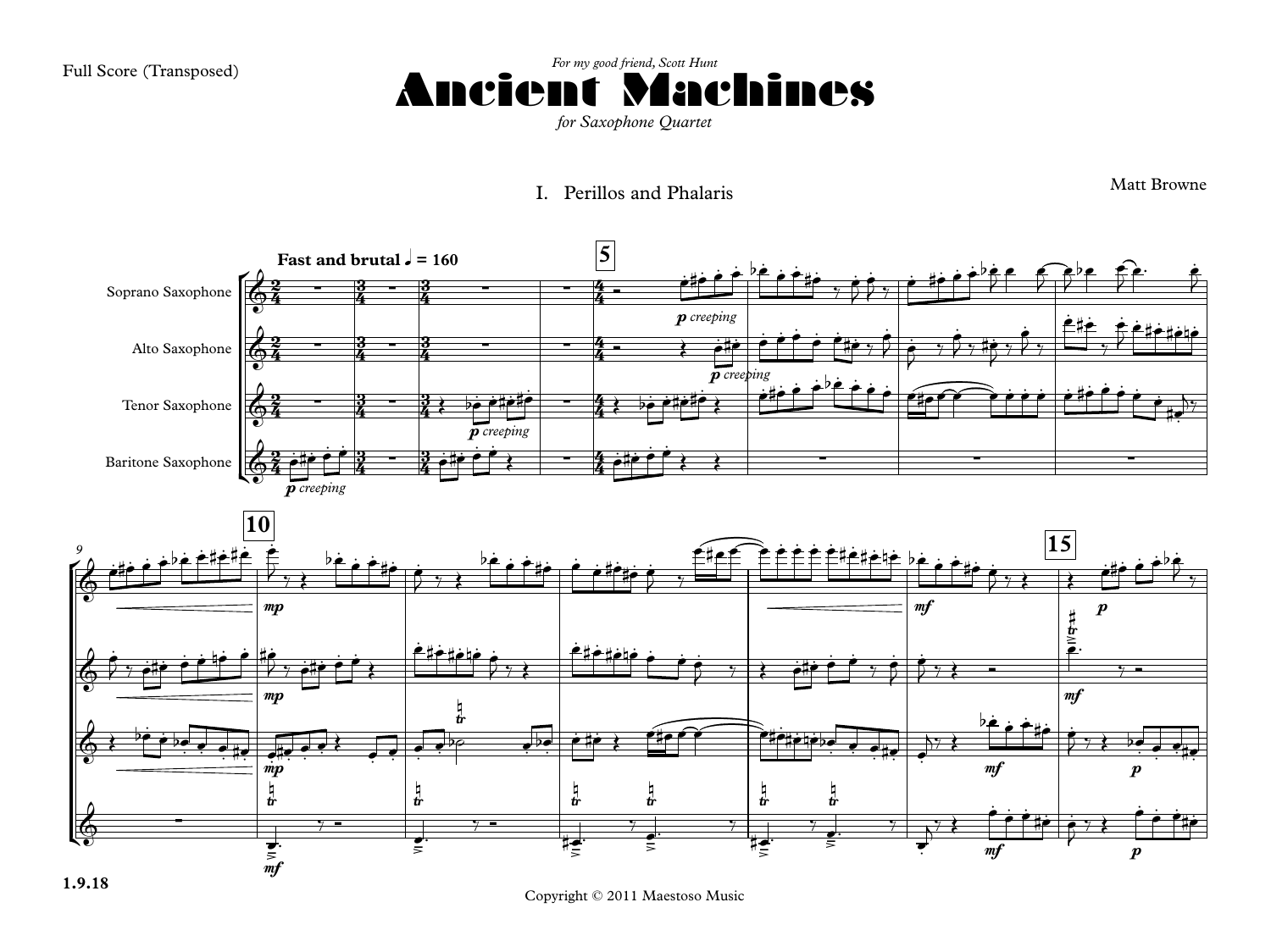

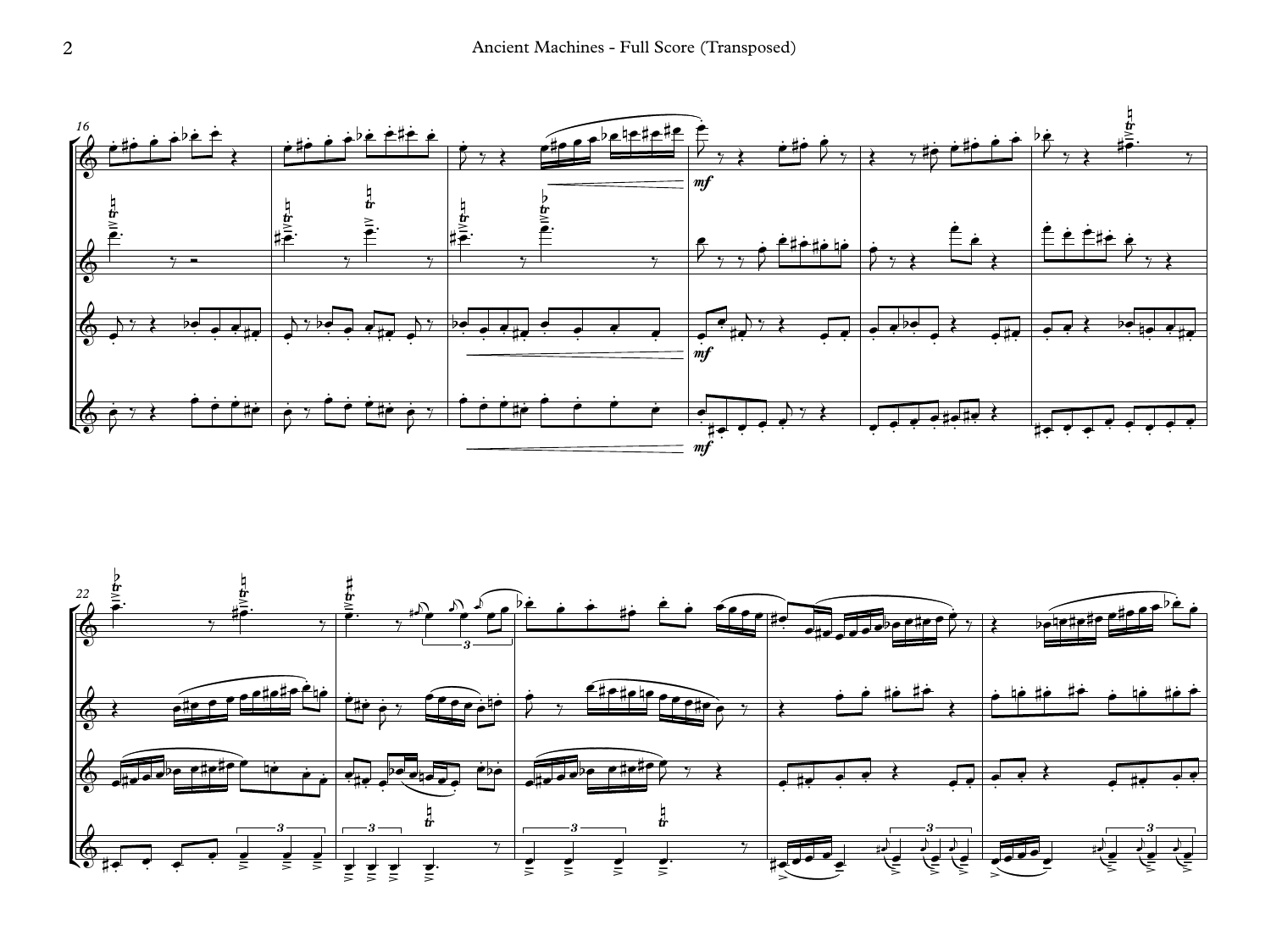

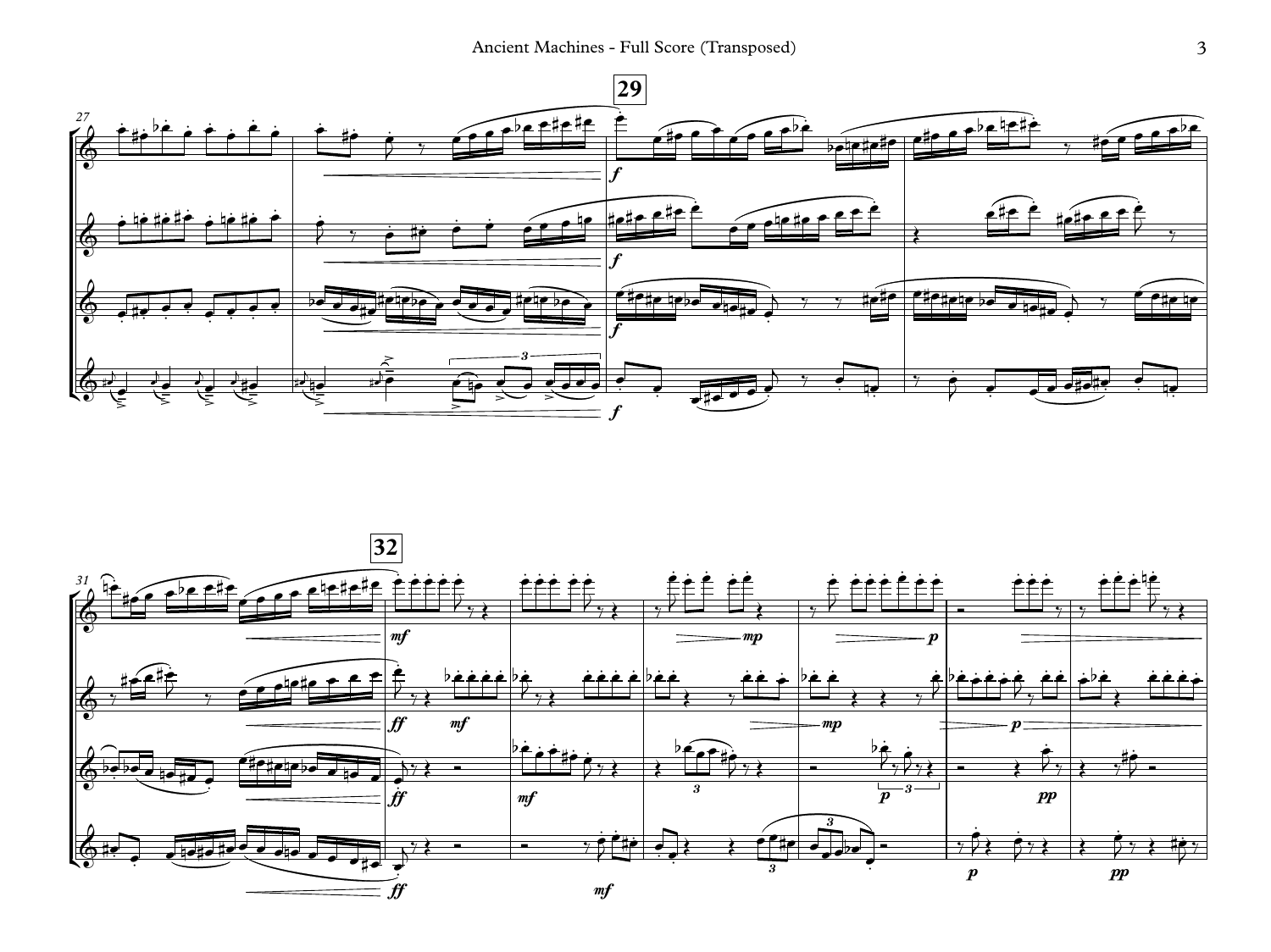

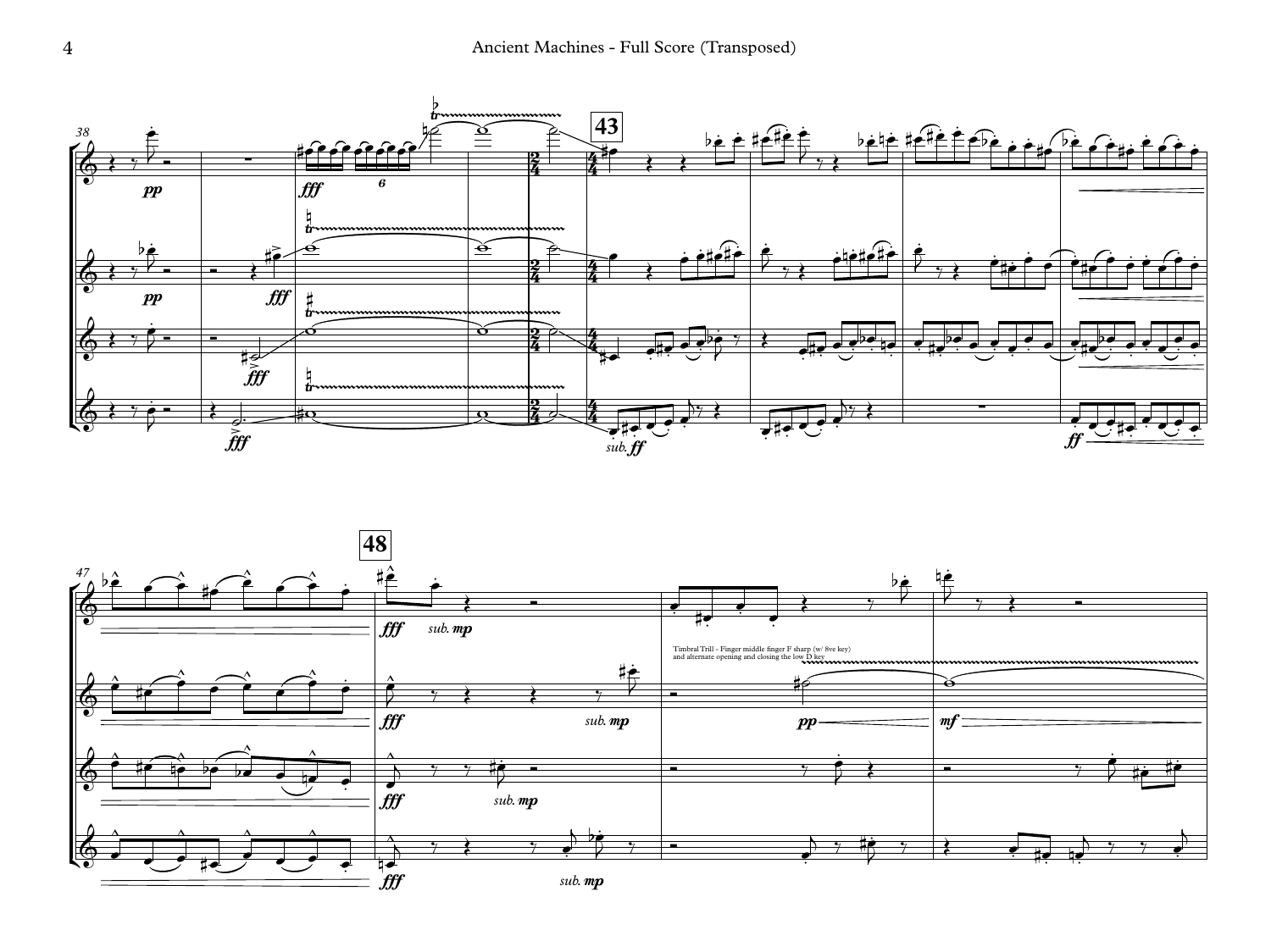

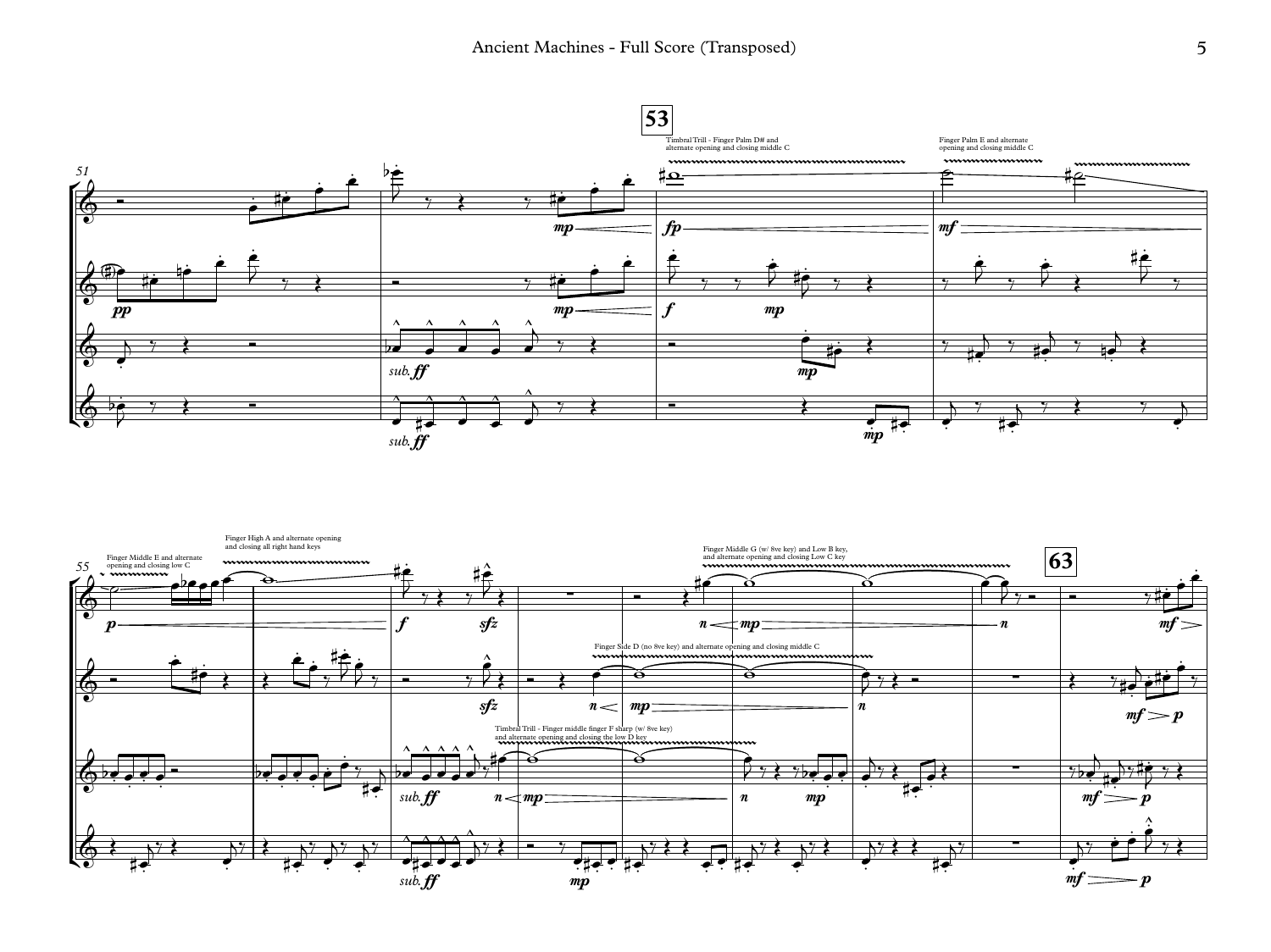

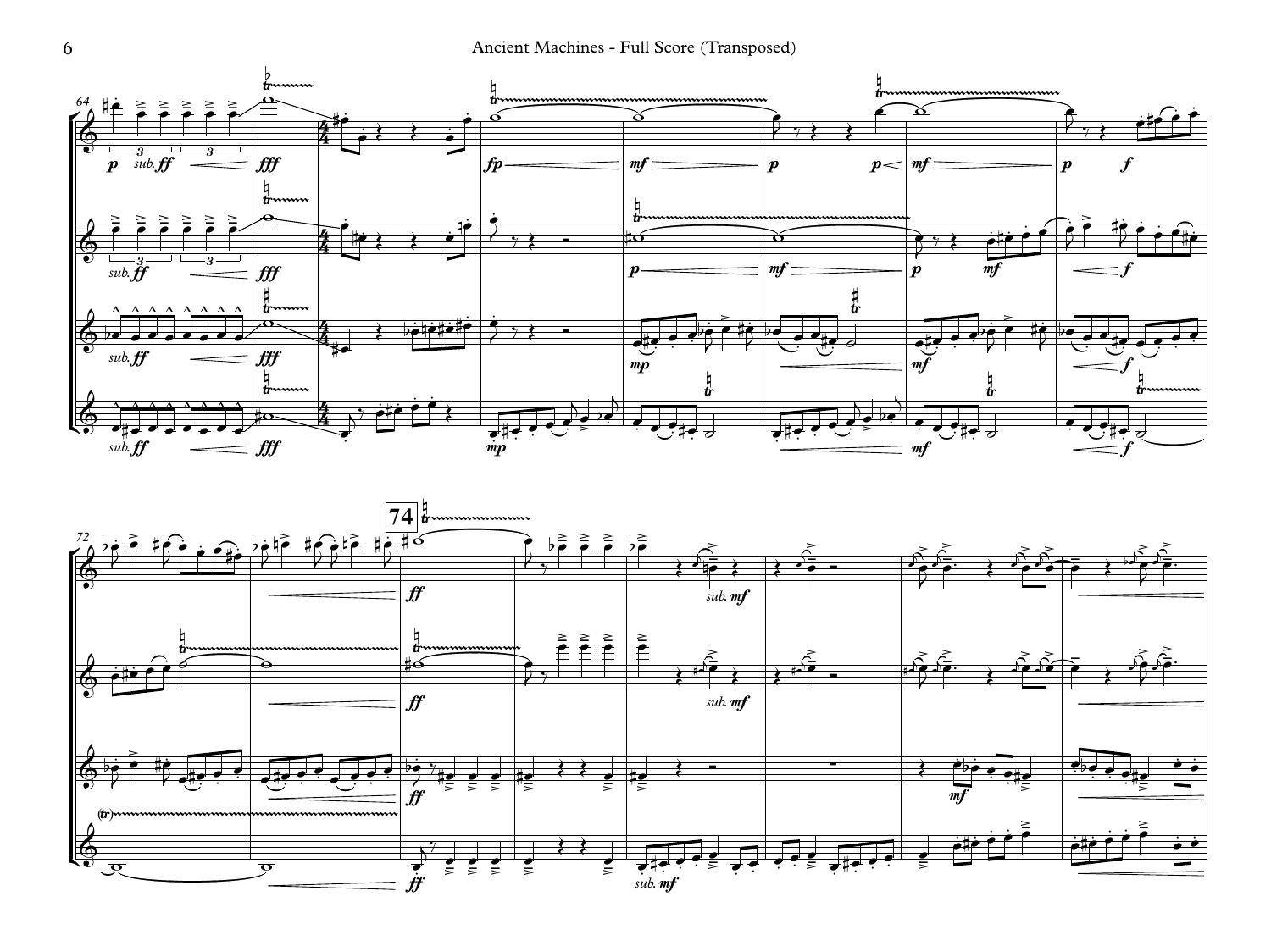

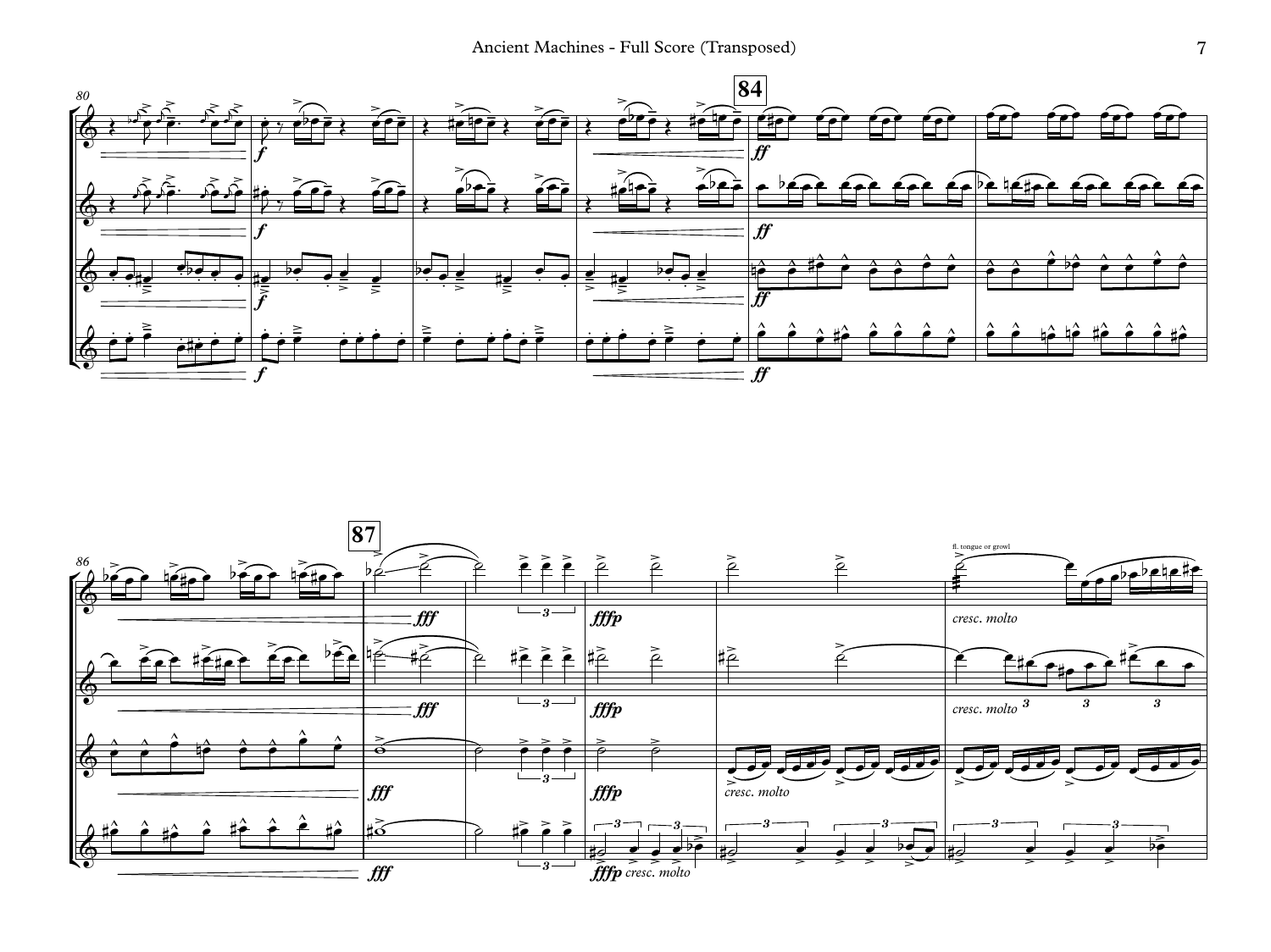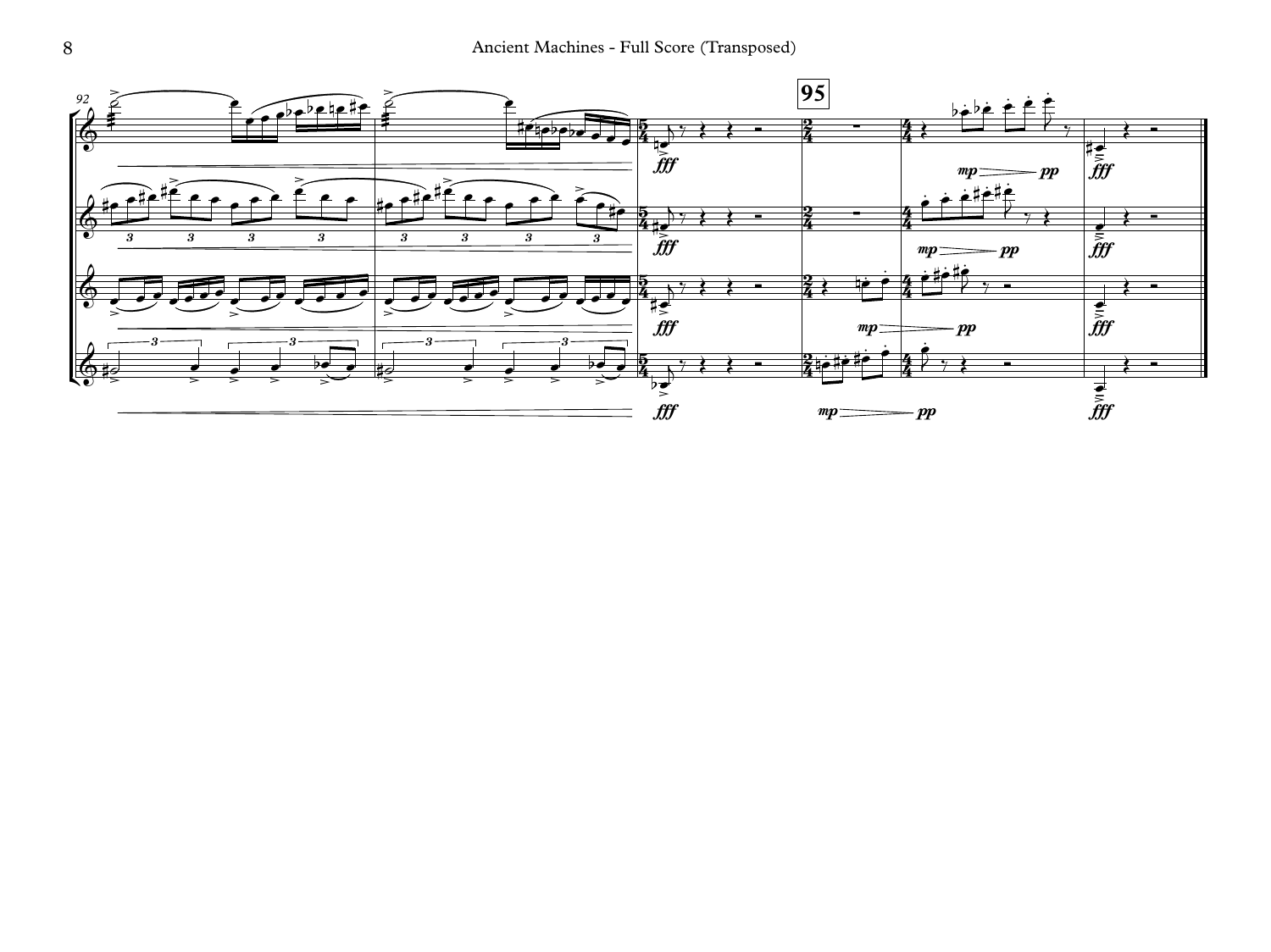

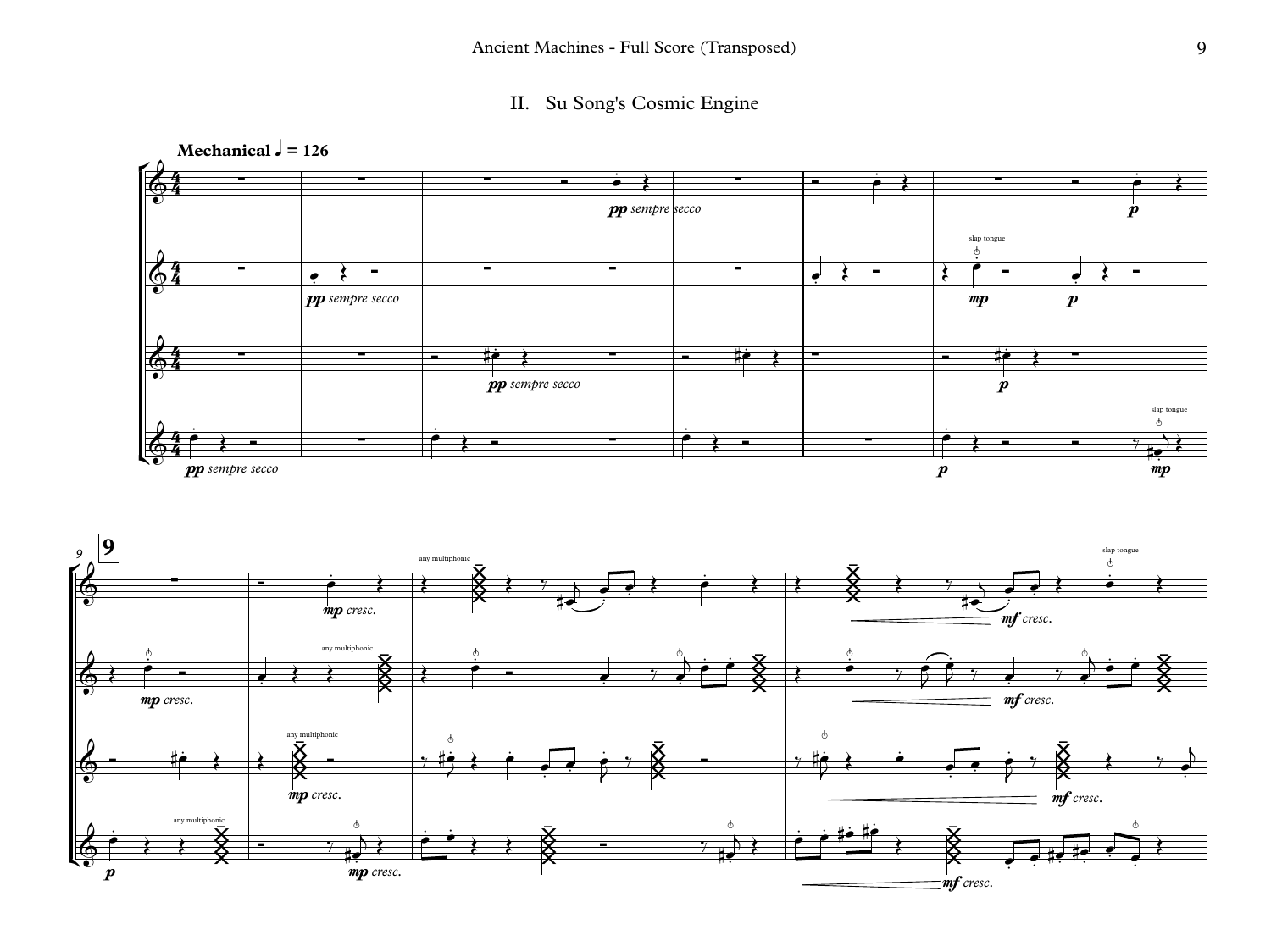

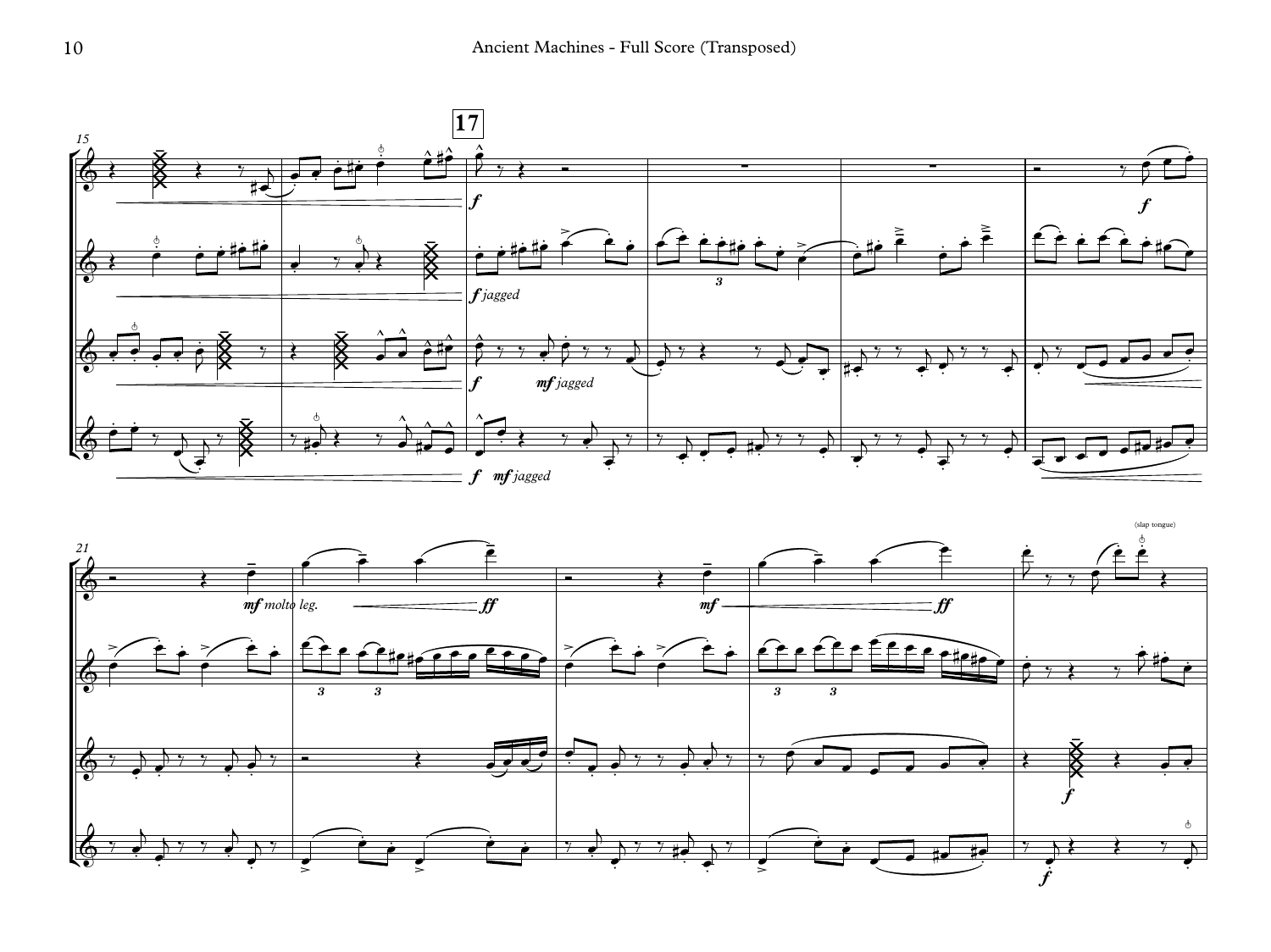

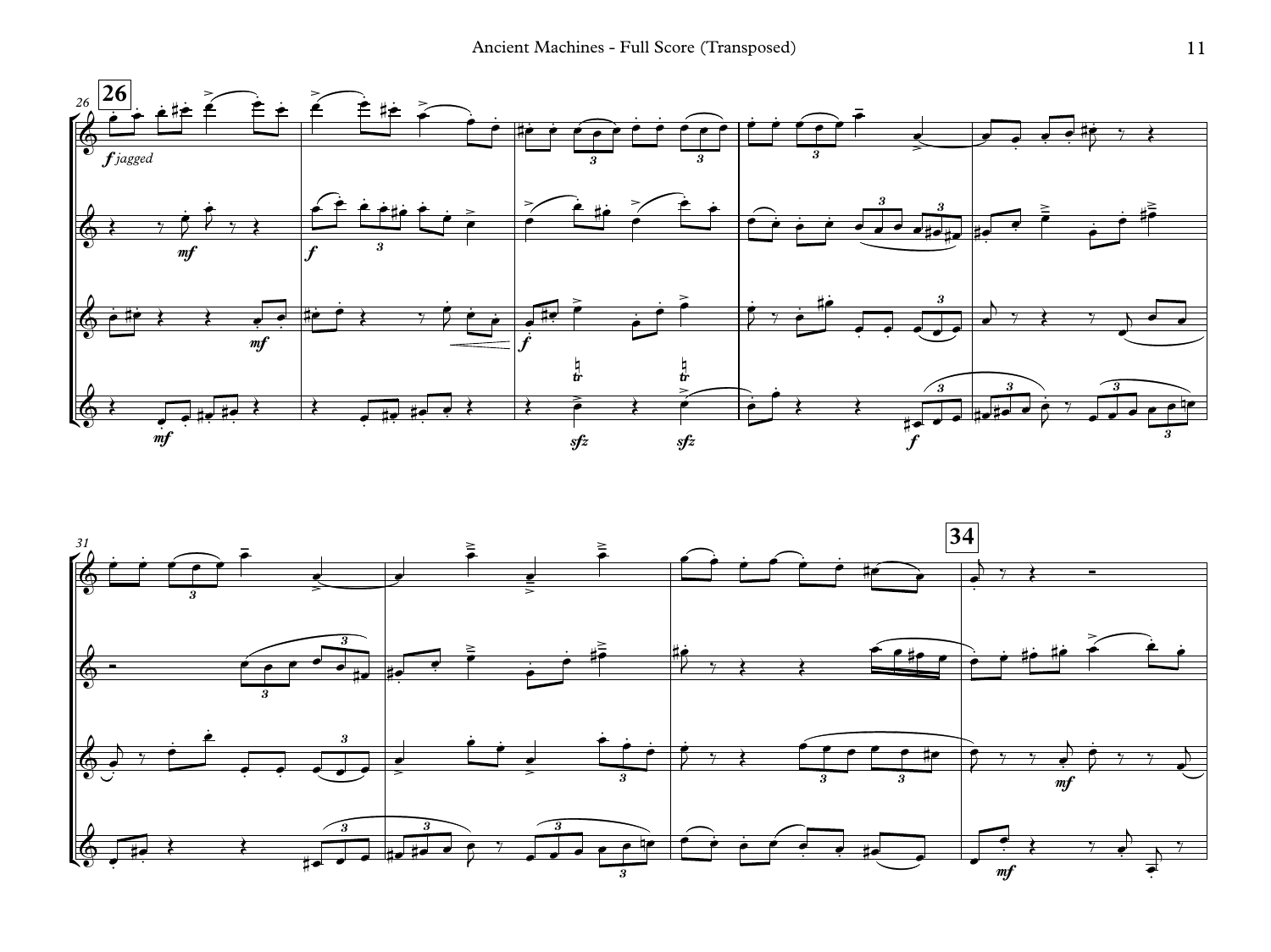

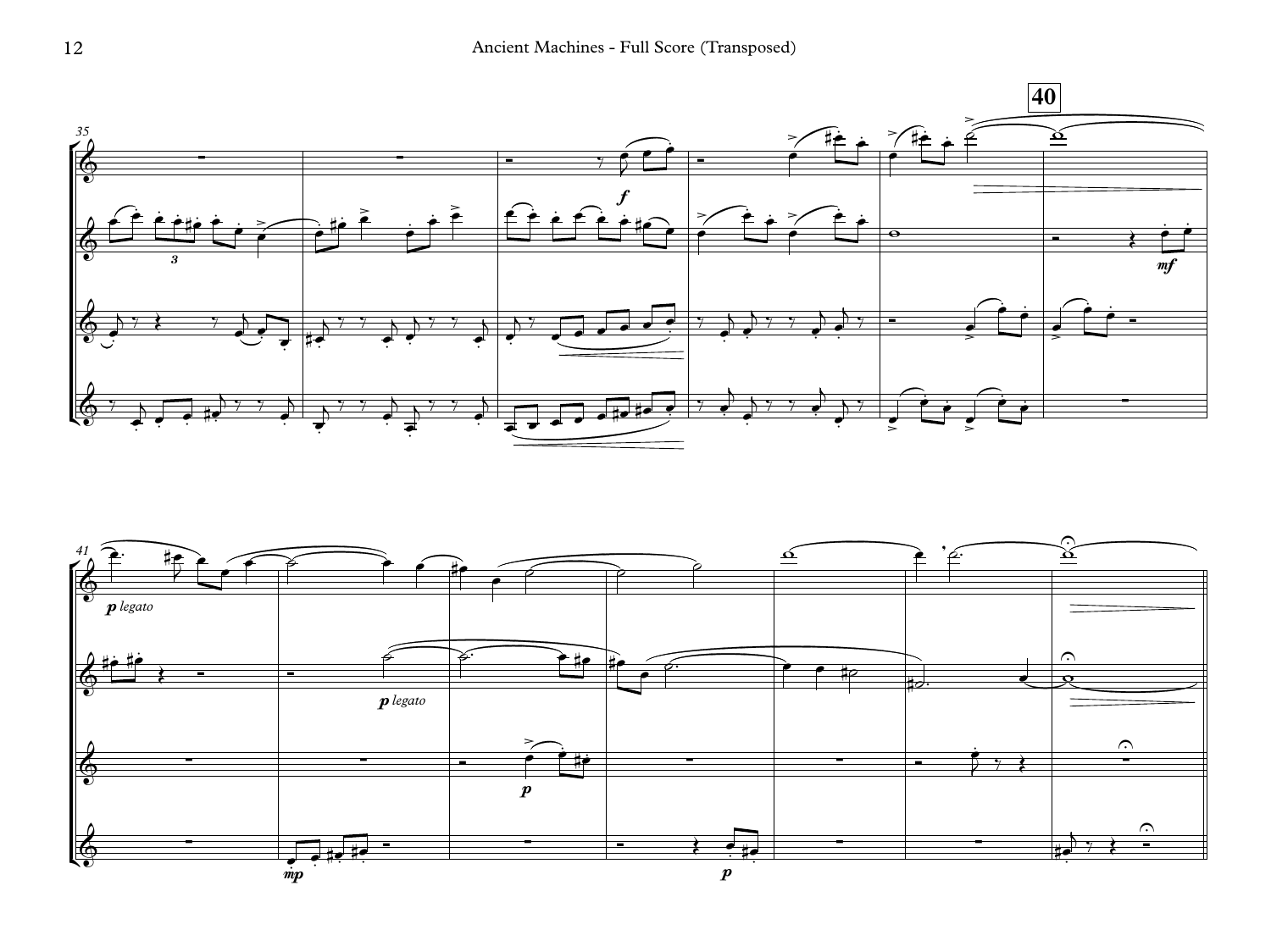

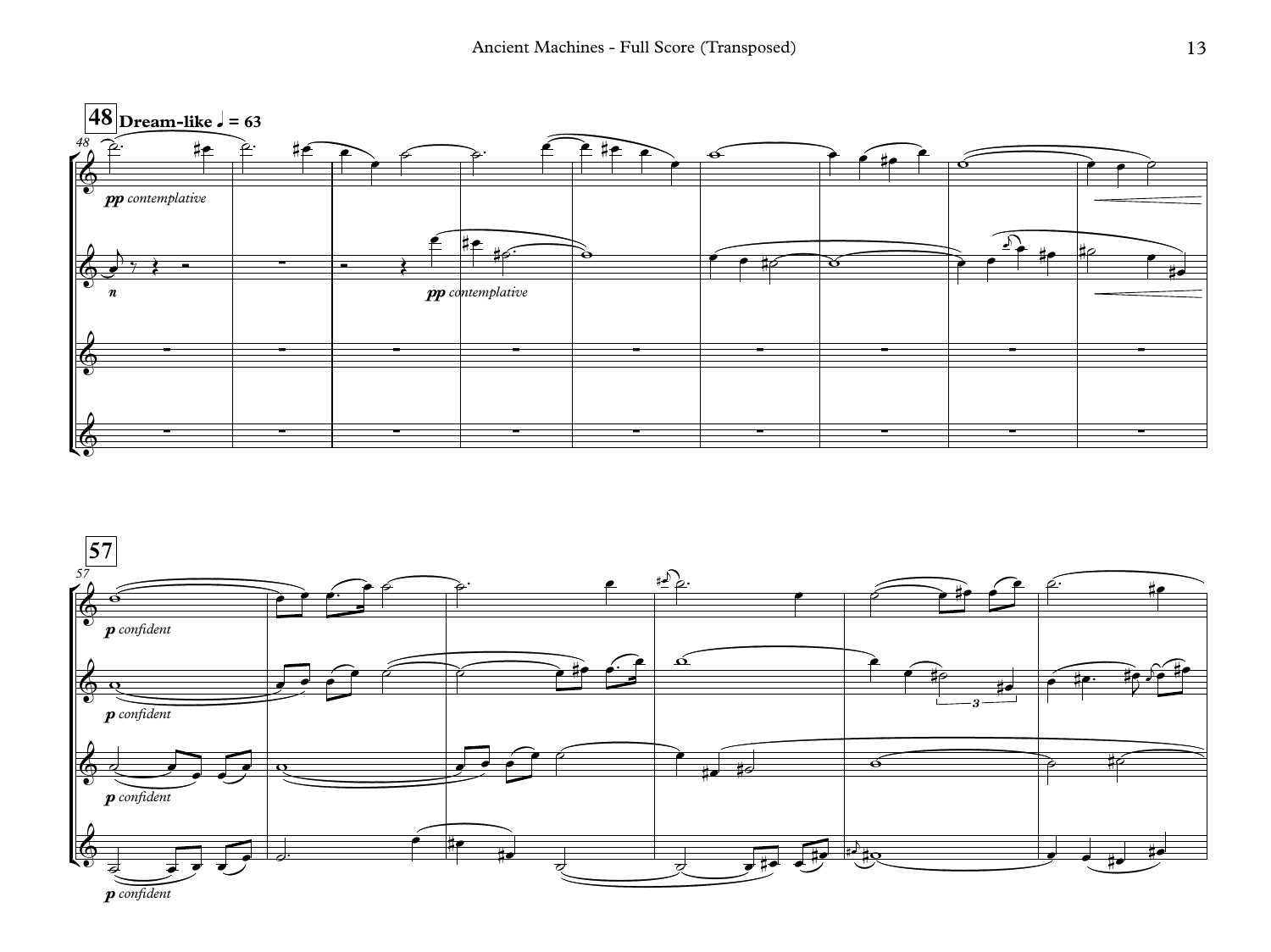

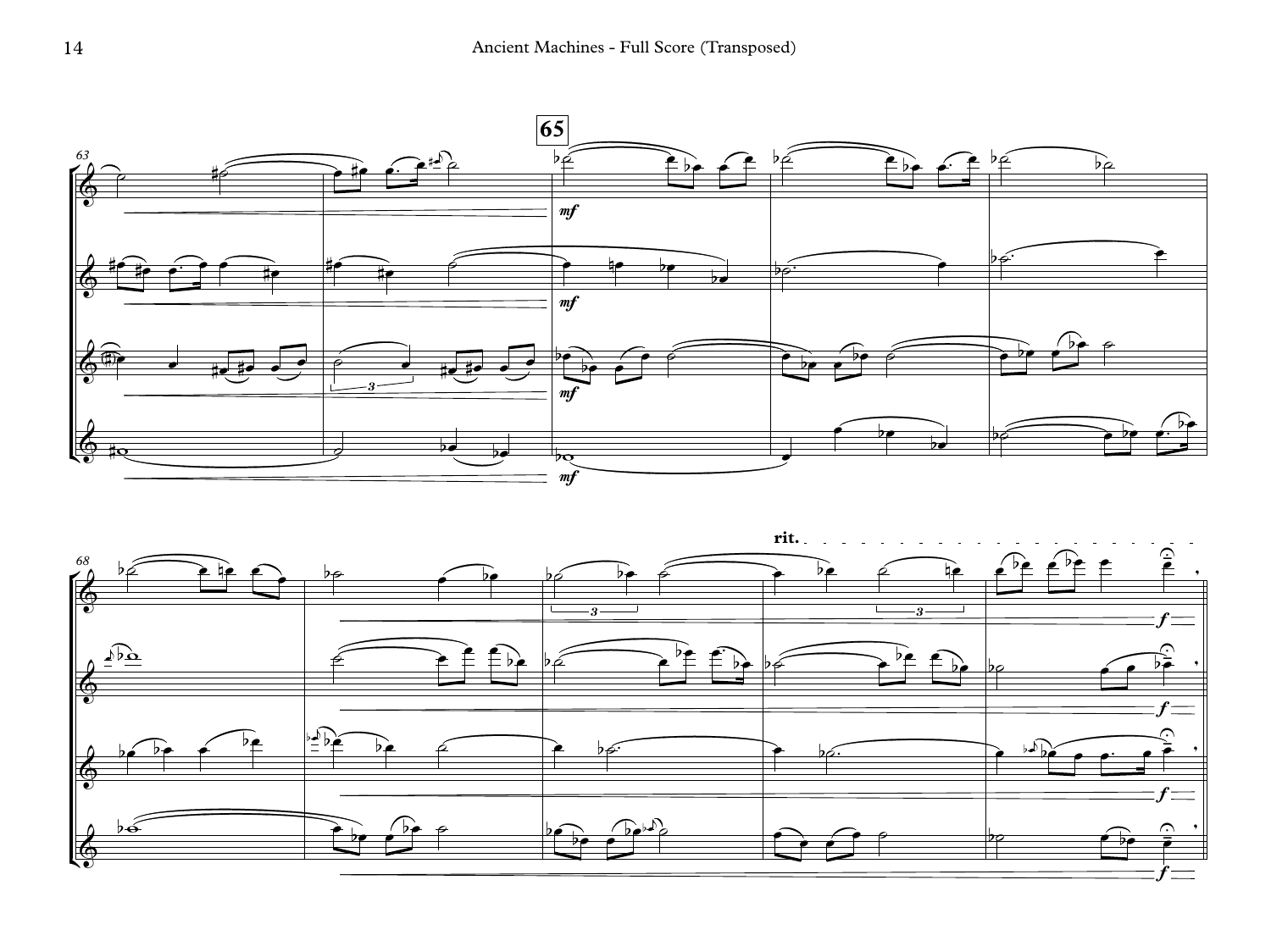

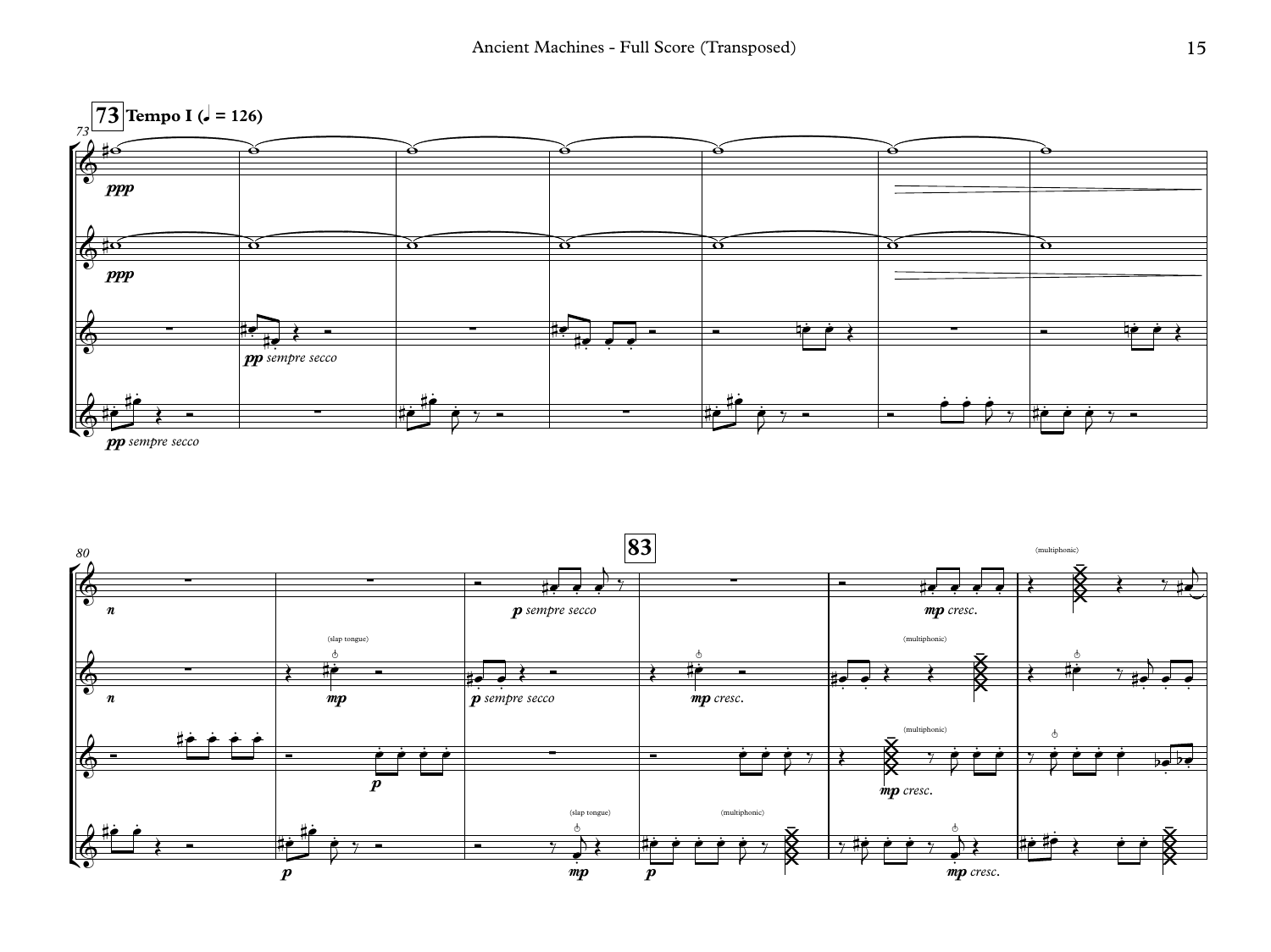

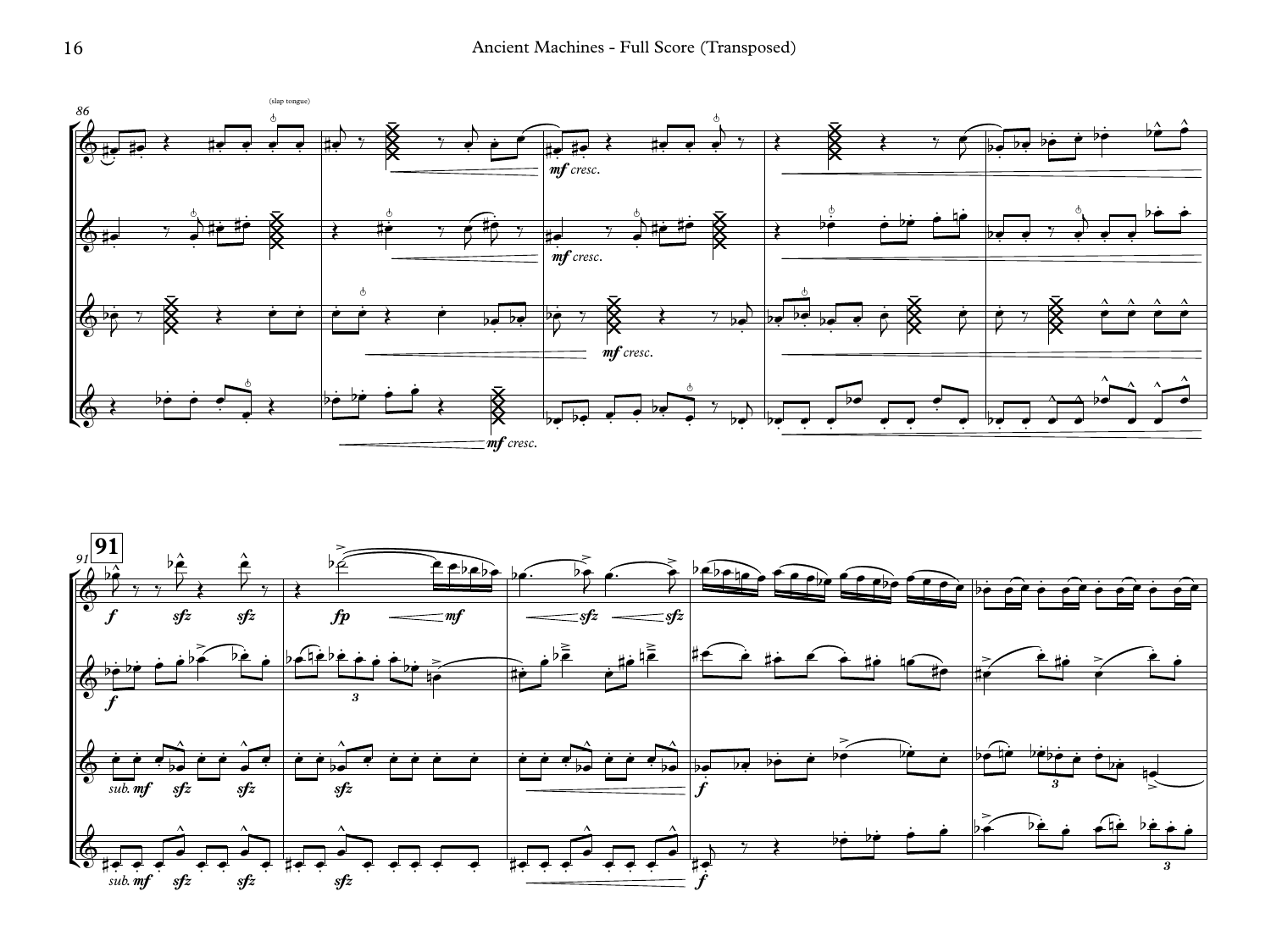

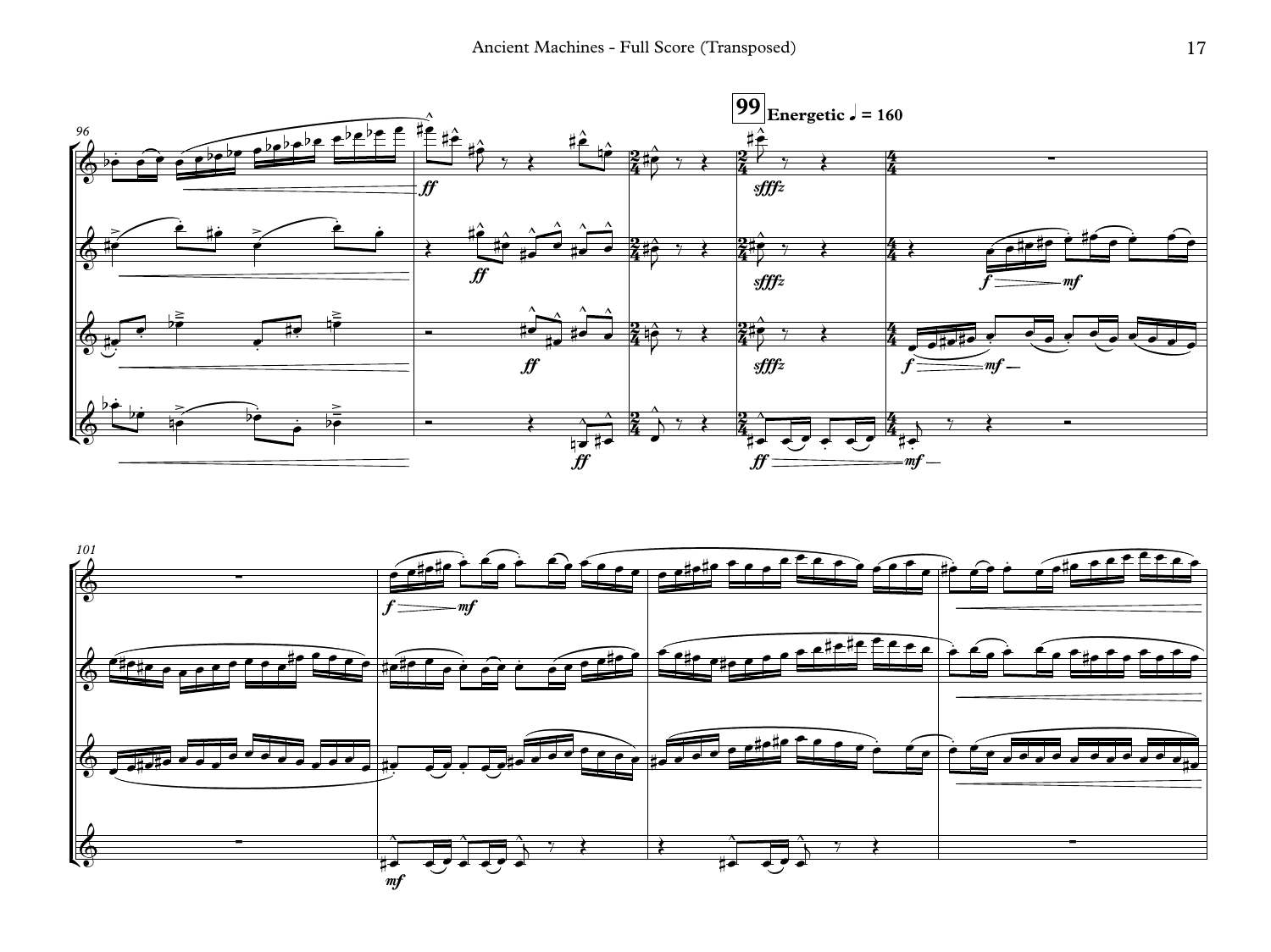

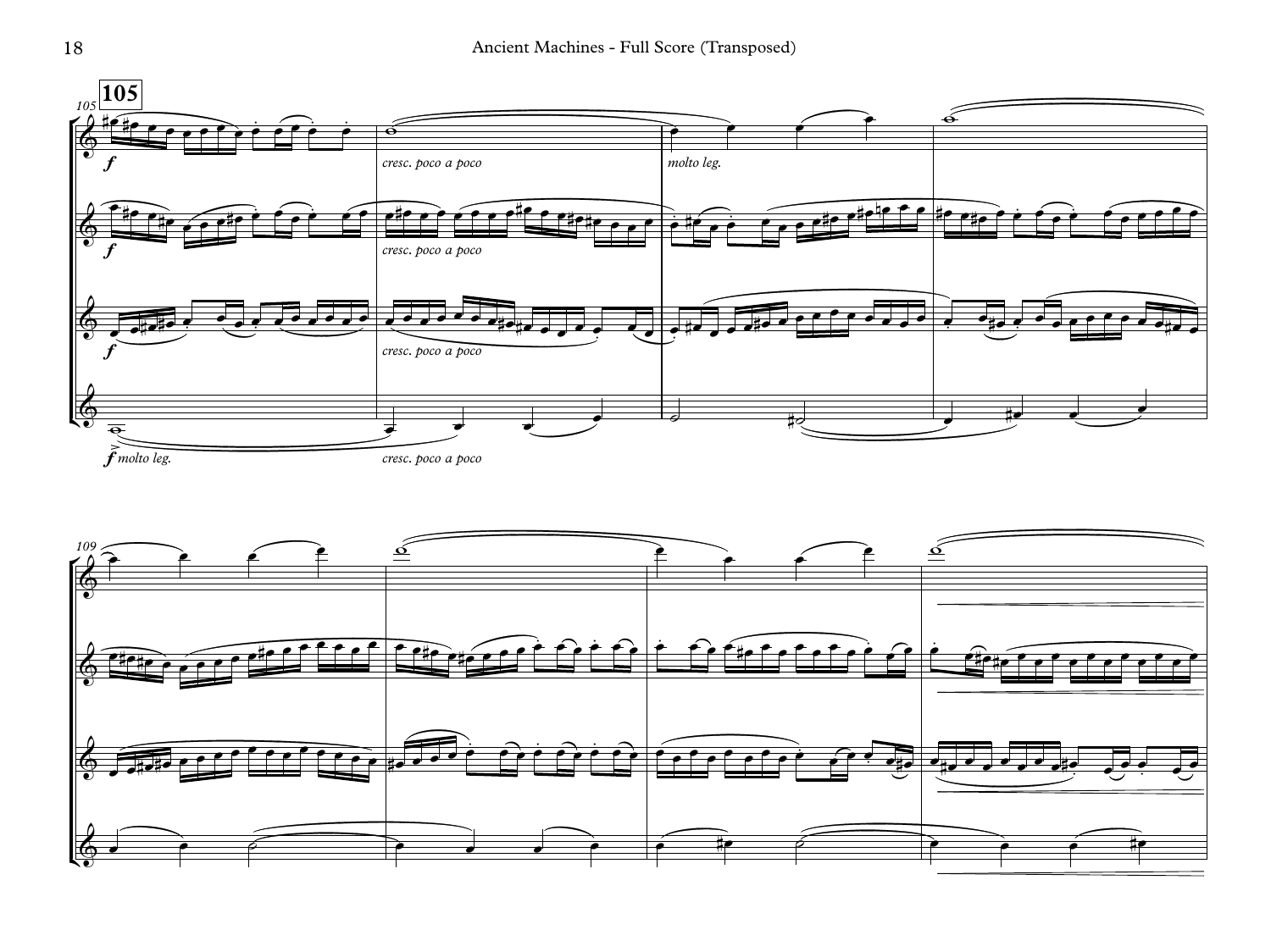